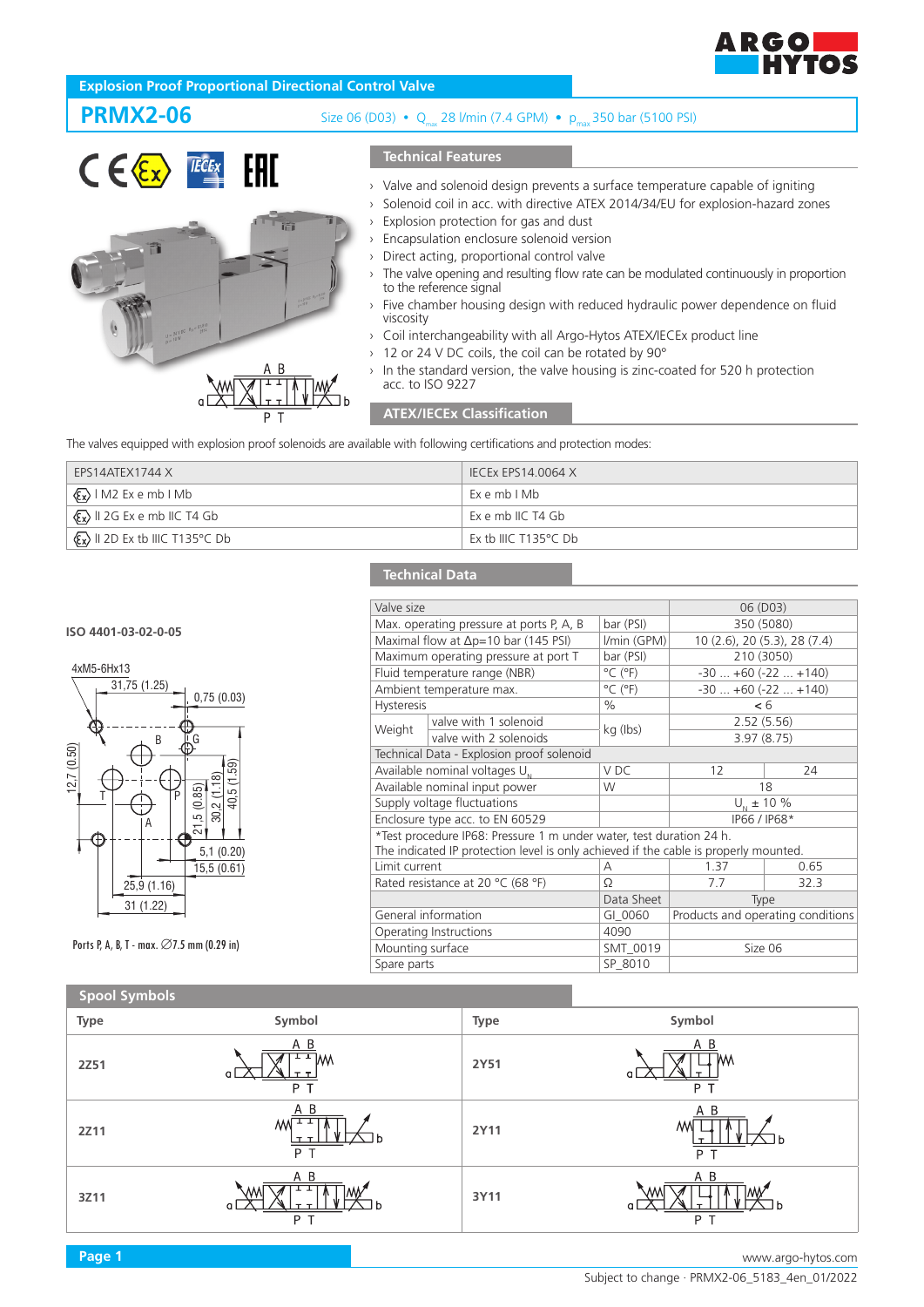



valid for the Russian Federation, Belarus, Armenia, Kazakhstan and Kyrgyzstan.

- For proportional valves with two solenoids, one solenoid must be de-energized before the other solenoid can be charged.

- Mounting bolts M5 x 45 ISO 4762 or studs must be ordered separately. Tightening torque is 8.9+1 Nm (6.56+0.7 Ibf.ft).

- Besides the shown widely used valve versions other special models are available.

Contact our technical support for their identification, feasibility and operating limits.

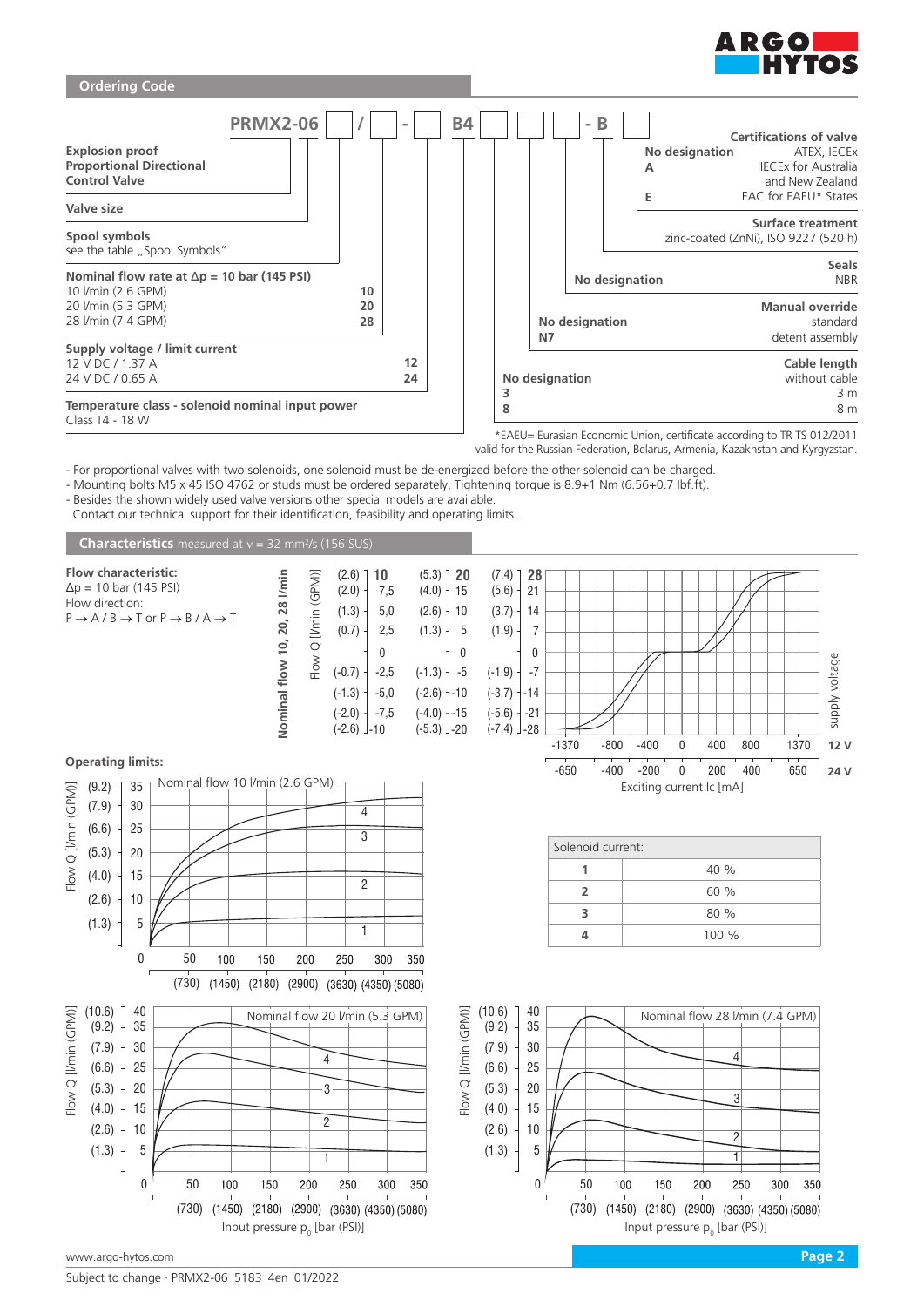

#### **Marking of solenoid**



**Marking of non-electrical part of valve**



## **Group I (Mining)**

| ⊛<br>M <sub>2</sub><br>Ex e mb<br>Mb    | ATEX mark of conformity to the 2014/34/EU directive and to the applicable technical norms<br>Group I for mines<br>High protection - equipment category<br>Type of protection: e - increased safety, mb - encapsulated<br>Gas group (methane)<br>Equipment protection level - high level protection for explosive atmosphere |
|-----------------------------------------|-----------------------------------------------------------------------------------------------------------------------------------------------------------------------------------------------------------------------------------------------------------------------------------------------------------------------------|
| Group II                                |                                                                                                                                                                                                                                                                                                                             |
| $\langle \epsilon_{\mathbf{x}} \rangle$ | ATEX mark of conformity to the 2014/34/EU directive and to the applicable technical norms                                                                                                                                                                                                                                   |
| II 2G                                   | Solenoid for surface plants with gas and vapors environment for zones 1 and 2                                                                                                                                                                                                                                               |
| II 2D                                   | Solenoid for surface plants with dust environment for zones 21 and 22                                                                                                                                                                                                                                                       |
| Ex e mb                                 | Type of protection: e - increased safety, mb - encapsulated                                                                                                                                                                                                                                                                 |
| Ex tb                                   | Type of protection: tb - protection by enclosure                                                                                                                                                                                                                                                                            |
| IIC                                     | Equipment suitable for substances (gas) of all group                                                                                                                                                                                                                                                                        |
| IIIC                                    | Equipment suitable for all kinds of dust                                                                                                                                                                                                                                                                                    |
| T4                                      | Temperature class (maximum solenoid surface temperature)                                                                                                                                                                                                                                                                    |
| T <sub>135</sub>                        | Maximum solenoid surface temperature                                                                                                                                                                                                                                                                                        |
| Gb                                      | Equipment protection level - high level protection for explosive gas atmosphere                                                                                                                                                                                                                                             |
| Db                                      | Equipment protection level - high level protection for explosive dust atmosphere                                                                                                                                                                                                                                            |

### **Manual Override** in millimeters (inches)